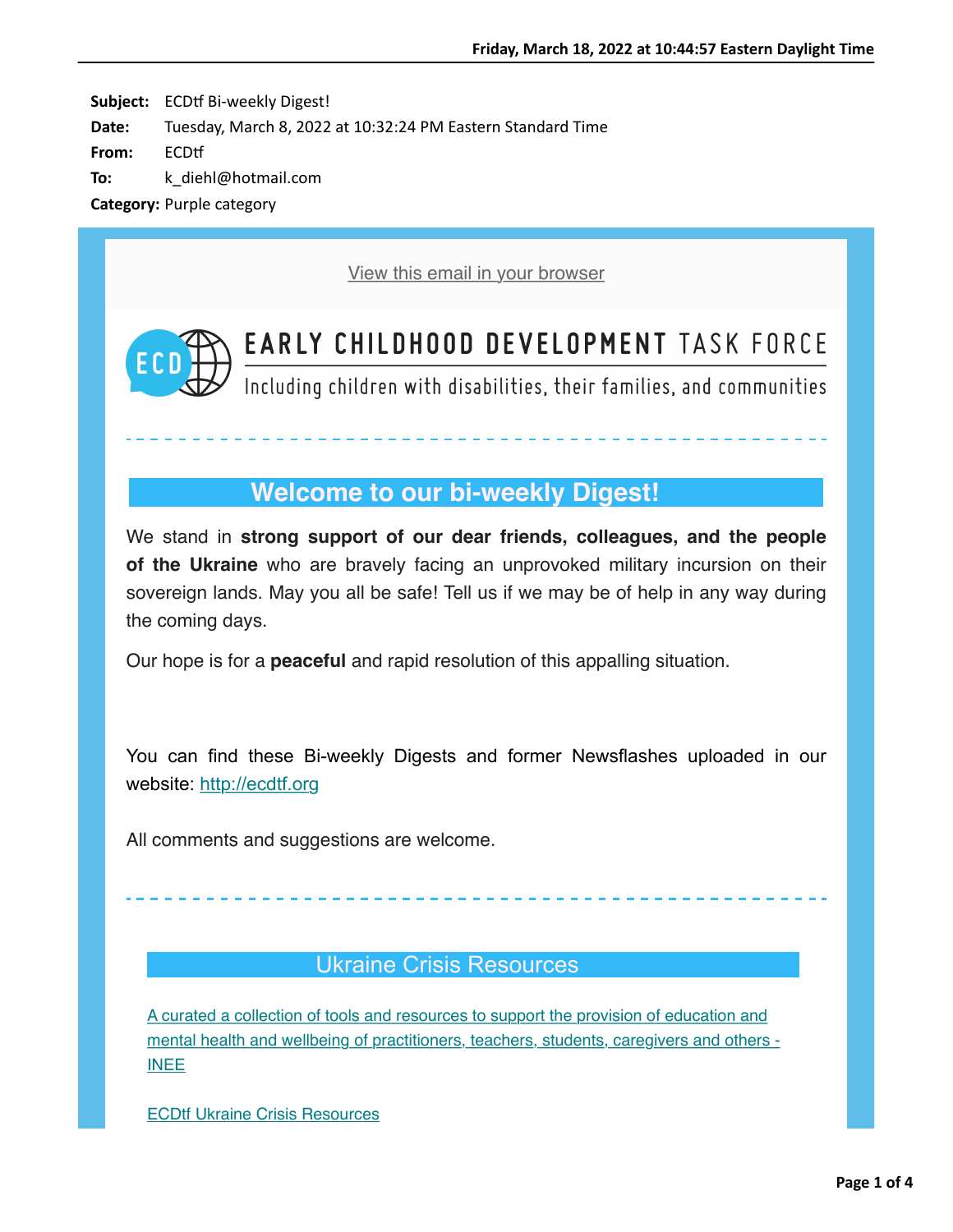[How to talk to your children about conflict and war](https://nam12.safelinks.protection.outlook.com/?url=https%3A%2F%2Fhotmail.us20.list-manage.com%2Ftrack%2Fclick%3Fu%3Dfdbb07179dc5a2d4ccfab37d9%26id%3D97a826d9ea%26e%3D59e8206939&data=04%7C01%7C%7C04f62277534b4c69c52b08da017d6c62%7C84df9e7fe9f640afb435aaaaaaaaaaaa%7C1%7C0%7C637823935445498039%7CUnknown%7CTWFpbGZsb3d8eyJWIjoiMC4wLjAwMDAiLCJQIjoiV2luMzIiLCJBTiI6Ik1haWwiLCJXVCI6Mn0%3D%7C3000&sdata=Zie0CY5X91YuI2Ja0CfLHLUk5GXFSrdnLwlxbxSCQv4%3D&reserved=0)

#### **Events**

**CONFERENCE:** [Disability — Social Protection — Inclusion: Dialogue for](https://nam12.safelinks.protection.outlook.com/?url=https%3A%2F%2Fhotmail.us20.list-manage.com%2Ftrack%2Fclick%3Fu%3Dfdbb07179dc5a2d4ccfab37d9%26id%3D0e677304a8%26e%3D59e8206939&data=04%7C01%7C%7C04f62277534b4c69c52b08da017d6c62%7C84df9e7fe9f640afb435aaaaaaaaaaaa%7C1%7C0%7C637823935445498039%7CUnknown%7CTWFpbGZsb3d8eyJWIjoiMC4wLjAwMDAiLCJQIjoiV2luMzIiLCJBTiI6Ik1haWwiLCJXVCI6Mn0%3D%7C3000&sdata=NVFJpOtXqXcNEDzJJpkHnPCtQTGrn92aPBkH9lizF2M%3D&reserved=0) change 16 and 17 March 2022

**Webinar:** [Shifting the focus: the pandemic and children – two years on](https://nam12.safelinks.protection.outlook.com/?url=https%3A%2F%2Fhotmail.us20.list-manage.com%2Ftrack%2Fclick%3Fu%3Dfdbb07179dc5a2d4ccfab37d9%26id%3D9544791b14%26e%3D59e8206939&data=04%7C01%7C%7C04f62277534b4c69c52b08da017d6c62%7C84df9e7fe9f640afb435aaaaaaaaaaaa%7C1%7C0%7C637823935445654273%7CUnknown%7CTWFpbGZsb3d8eyJWIjoiMC4wLjAwMDAiLCJQIjoiV2luMzIiLCJBTiI6Ik1haWwiLCJXVCI6Mn0%3D%7C3000&sdata=cLjIXvfNvyY40txSAK21UE2Zhcmpgo%2BpDrbjbznSUUQ%3D&reserved=0) Mon, 21 March 2022

**Webinar:** [Supporting Parents/Educators in Uncertain Times](https://nam12.safelinks.protection.outlook.com/?url=https%3A%2F%2Fhotmail.us20.list-manage.com%2Ftrack%2Fclick%3Fu%3Dfdbb07179dc5a2d4ccfab37d9%26id%3D13c103824e%26e%3D59e8206939&data=04%7C01%7C%7C04f62277534b4c69c52b08da017d6c62%7C84df9e7fe9f640afb435aaaaaaaaaaaa%7C1%7C0%7C637823935445654273%7CUnknown%7CTWFpbGZsb3d8eyJWIjoiMC4wLjAwMDAiLCJQIjoiV2luMzIiLCJBTiI6Ik1haWwiLCJXVCI6Mn0%3D%7C3000&sdata=Vyp2adAm2vpGB6TREyyLYbNcVniAQx8E8eA%2FiC3TlY0%3D&reserved=0) Wed, March 23, 2022

## **Some interesting articles and report**

**Article:** [When promising interventions fail: Personalized coaching for teachers in a](https://nam12.safelinks.protection.outlook.com/?url=https%3A%2F%2Fhotmail.us20.list-manage.com%2Ftrack%2Fclick%3Fu%3Dfdbb07179dc5a2d4ccfab37d9%26id%3Da79f479c1d%26e%3D59e8206939&data=04%7C01%7C%7C04f62277534b4c69c52b08da017d6c62%7C84df9e7fe9f640afb435aaaaaaaaaaaa%7C1%7C0%7C637823935445654273%7CUnknown%7CTWFpbGZsb3d8eyJWIjoiMC4wLjAwMDAiLCJQIjoiV2luMzIiLCJBTiI6Ik1haWwiLCJXVCI6Mn0%3D%7C3000&sdata=wBU%2BizpXDhNYaVk7gQ10LyFfK%2F%2FGc8KDuU9vwtogVDI%3D&reserved=0) middle-income country

## **RESOURCES**

**Article**[: Mental health improved during the early months of COVID-19 for most](https://nam12.safelinks.protection.outlook.com/?url=https%3A%2F%2Fhotmail.us20.list-manage.com%2Ftrack%2Fclick%3Fu%3Dfdbb07179dc5a2d4ccfab37d9%26id%3D15676766ba%26e%3D59e8206939&data=04%7C01%7C%7C04f62277534b4c69c52b08da017d6c62%7C84df9e7fe9f640afb435aaaaaaaaaaaa%7C1%7C0%7C637823935445654273%7CUnknown%7CTWFpbGZsb3d8eyJWIjoiMC4wLjAwMDAiLCJQIjoiV2luMzIiLCJBTiI6Ik1haWwiLCJXVCI6Mn0%3D%7C3000&sdata=E8klYdjyyxS6dNHOH0EuyxeqYHTtkjjnCm3Oun79HDI%3D&reserved=0) youth, but not for Hispanic or gender non-binary youth

**Article**[:](https://nam12.safelinks.protection.outlook.com/?url=https%3A%2F%2Fhotmail.us20.list-manage.com%2Ftrack%2Fclick%3Fu%3Dfdbb07179dc5a2d4ccfab37d9%26id%3Dd6af16c6c2%26e%3D59e8206939&data=04%7C01%7C%7C04f62277534b4c69c52b08da017d6c62%7C84df9e7fe9f640afb435aaaaaaaaaaaa%7C1%7C0%7C637823935445654273%7CUnknown%7CTWFpbGZsb3d8eyJWIjoiMC4wLjAwMDAiLCJQIjoiV2luMzIiLCJBTiI6Ik1haWwiLCJXVCI6Mn0%3D%7C3000&sdata=MxsYPXAw54P6pW8QJMRESISOfR1q8fcNQaSA%2B2z%2BwLQ%3D&reserved=0) [School Communities Should Be Wired for Relationships and Support](https://nam12.safelinks.protection.outlook.com/?url=https%3A%2F%2Fhotmail.us20.list-manage.com%2Ftrack%2Fclick%3Fu%3Dfdbb07179dc5a2d4ccfab37d9%26id%3Dd0d953e676%26e%3D59e8206939&data=04%7C01%7C%7C04f62277534b4c69c52b08da017d6c62%7C84df9e7fe9f640afb435aaaaaaaaaaaa%7C1%7C0%7C637823935445654273%7CUnknown%7CTWFpbGZsb3d8eyJWIjoiMC4wLjAwMDAiLCJQIjoiV2luMzIiLCJBTiI6Ik1haWwiLCJXVCI6Mn0%3D%7C3000&sdata=HhHjMtB3ZeUwhGwOl51gBZBEM99OxlALPQA2YCGNJiM%3D&reserved=0)

**Article:** [Supporting program leaders to learn and adapt on their own](https://nam12.safelinks.protection.outlook.com/?url=https%3A%2F%2Fhotmail.us20.list-manage.com%2Ftrack%2Fclick%3Fu%3Dfdbb07179dc5a2d4ccfab37d9%26id%3Dbdb100fdb3%26e%3D59e8206939&data=04%7C01%7C%7C04f62277534b4c69c52b08da017d6c62%7C84df9e7fe9f640afb435aaaaaaaaaaaa%7C1%7C0%7C637823935445654273%7CUnknown%7CTWFpbGZsb3d8eyJWIjoiMC4wLjAwMDAiLCJQIjoiV2luMzIiLCJBTiI6Ik1haWwiLCJXVCI6Mn0%3D%7C3000&sdata=KdHfl7MND99wXRTMmRSz%2FlWsfTvM0R%2FmuAw6aPXAjYI%3D&reserved=0)

**Article**: [Teaching Black History, Thought, and Culture Through Art](https://nam12.safelinks.protection.outlook.com/?url=https%3A%2F%2Fhotmail.us20.list-manage.com%2Ftrack%2Fclick%3Fu%3Dfdbb07179dc5a2d4ccfab37d9%26id%3Dc0b993fd22%26e%3D59e8206939&data=04%7C01%7C%7C04f62277534b4c69c52b08da017d6c62%7C84df9e7fe9f640afb435aaaaaaaaaaaa%7C1%7C0%7C637823935445654273%7CUnknown%7CTWFpbGZsb3d8eyJWIjoiMC4wLjAwMDAiLCJQIjoiV2luMzIiLCJBTiI6Ik1haWwiLCJXVCI6Mn0%3D%7C3000&sdata=g1jmciEXE1%2Bkl79QfKoSoz0RR8eXYqovss6Cpt7El3w%3D&reserved=0)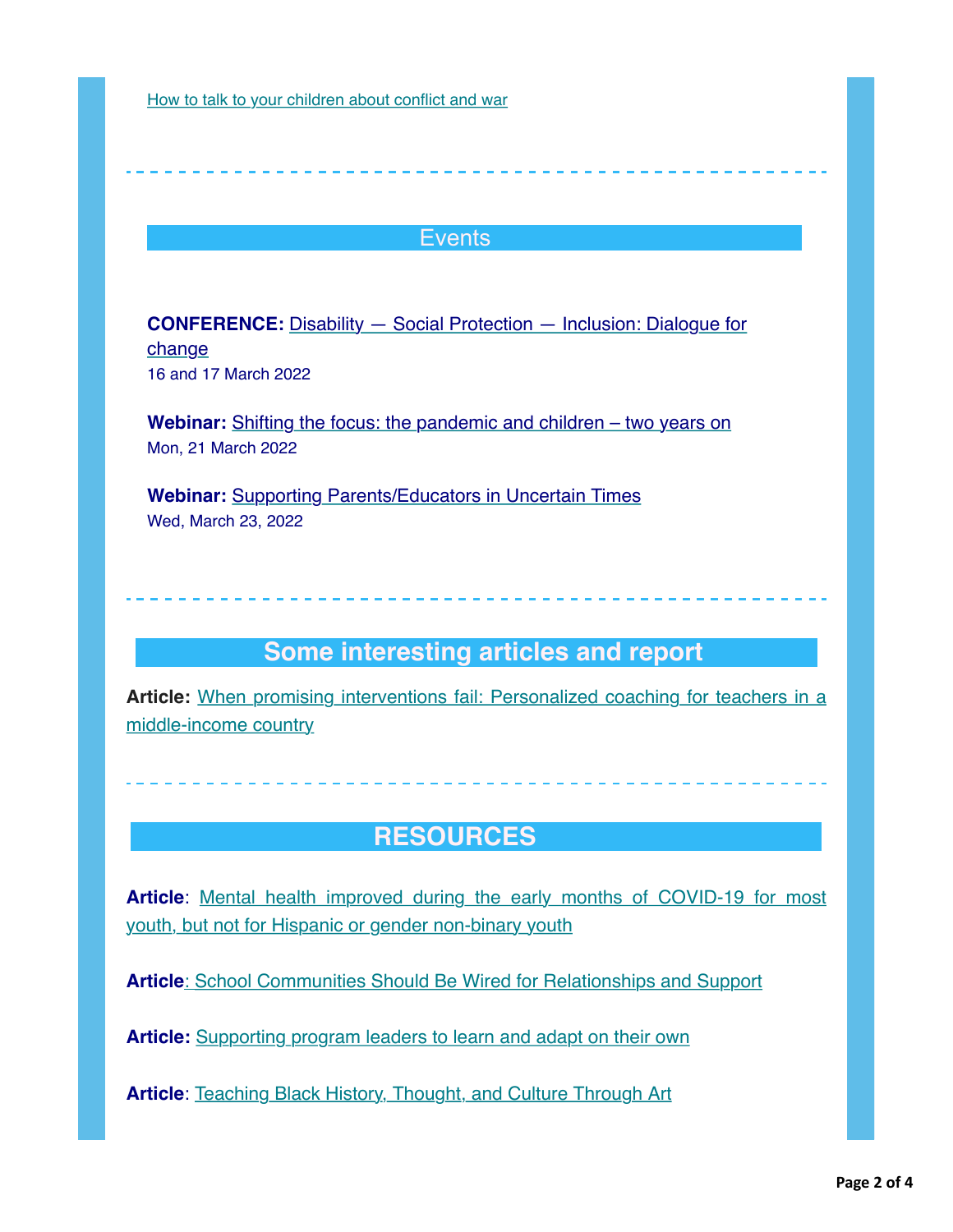**Article**: [Maximizing Parental Involvement in Developing the IEP](https://nam12.safelinks.protection.outlook.com/?url=https%3A%2F%2Fhotmail.us20.list-manage.com%2Ftrack%2Fclick%3Fu%3Dfdbb07179dc5a2d4ccfab37d9%26id%3D6b9d3a042a%26e%3D59e8206939&data=04%7C01%7C%7C04f62277534b4c69c52b08da017d6c62%7C84df9e7fe9f640afb435aaaaaaaaaaaa%7C1%7C0%7C637823935445654273%7CUnknown%7CTWFpbGZsb3d8eyJWIjoiMC4wLjAwMDAiLCJQIjoiV2luMzIiLCJBTiI6Ik1haWwiLCJXVCI6Mn0%3D%7C3000&sdata=%2F1wTh02s48jamygiC7G4s84WggW7L0eu2xrt0lT9e2U%3D&reserved=0)

**Article[:](https://nam12.safelinks.protection.outlook.com/?url=https%3A%2F%2Fhotmail.us20.list-manage.com%2Ftrack%2Fclick%3Fu%3Dfdbb07179dc5a2d4ccfab37d9%26id%3D62b10e7ef5%26e%3D59e8206939&data=04%7C01%7C%7C04f62277534b4c69c52b08da017d6c62%7C84df9e7fe9f640afb435aaaaaaaaaaaa%7C1%7C0%7C637823935445654273%7CUnknown%7CTWFpbGZsb3d8eyJWIjoiMC4wLjAwMDAiLCJQIjoiV2luMzIiLCJBTiI6Ik1haWwiLCJXVCI6Mn0%3D%7C3000&sdata=pFmZbmuA77I1O60xXurXfy%2FEVQQM8nQTzRoT4nkD69c%3D&reserved=0)** [Stop isolating students with disabilities](https://nam12.safelinks.protection.outlook.com/?url=https%3A%2F%2Fhotmail.us20.list-manage.com%2Ftrack%2Fclick%3Fu%3Dfdbb07179dc5a2d4ccfab37d9%26id%3D3464ae92cf%26e%3D59e8206939&data=04%7C01%7C%7C04f62277534b4c69c52b08da017d6c62%7C84df9e7fe9f640afb435aaaaaaaaaaaa%7C1%7C0%7C637823935445654273%7CUnknown%7CTWFpbGZsb3d8eyJWIjoiMC4wLjAwMDAiLCJQIjoiV2luMzIiLCJBTiI6Ik1haWwiLCJXVCI6Mn0%3D%7C3000&sdata=%2FSvn0dTklVOfWY2J5VGf%2Bf0U%2FcMBNp0AthvuX9ggeVY%3D&reserved=0)

**Article**[: Three ways to help children channel climate change anxiety into positive](https://nam12.safelinks.protection.outlook.com/?url=https%3A%2F%2Fhotmail.us20.list-manage.com%2Ftrack%2Fclick%3Fu%3Dfdbb07179dc5a2d4ccfab37d9%26id%3D32108a2413%26e%3D59e8206939&data=04%7C01%7C%7C04f62277534b4c69c52b08da017d6c62%7C84df9e7fe9f640afb435aaaaaaaaaaaa%7C1%7C0%7C637823935445654273%7CUnknown%7CTWFpbGZsb3d8eyJWIjoiMC4wLjAwMDAiLCJQIjoiV2luMzIiLCJBTiI6Ik1haWwiLCJXVCI6Mn0%3D%7C3000&sdata=Ju3UZeR65WHdUQA%2FqlIrvaFq17kWVByMxGLIj2qOXs4%3D&reserved=0) action

**Resource:** [Building Babies' Brains Through Play: Mini Parenting Master Class](https://nam12.safelinks.protection.outlook.com/?url=https%3A%2F%2Fhotmail.us20.list-manage.com%2Ftrack%2Fclick%3Fu%3Dfdbb07179dc5a2d4ccfab37d9%26id%3D96a20fc05a%26e%3D59e8206939&data=04%7C01%7C%7C04f62277534b4c69c52b08da017d6c62%7C84df9e7fe9f640afb435aaaaaaaaaaaa%7C1%7C0%7C637823935445654273%7CUnknown%7CTWFpbGZsb3d8eyJWIjoiMC4wLjAwMDAiLCJQIjoiV2luMzIiLCJBTiI6Ik1haWwiLCJXVCI6Mn0%3D%7C3000&sdata=%2BpiRLBrE1emA8nk%2B88JOK8VCE4bemPeWOVtkFZWu%2Bfk%3D&reserved=0)

**Resource:** [How to better engage families of English learners and special ed](https://nam12.safelinks.protection.outlook.com/?url=https%3A%2F%2Fhotmail.us20.list-manage.com%2Ftrack%2Fclick%3Fu%3Dfdbb07179dc5a2d4ccfab37d9%26id%3D35b37046a9%26e%3D59e8206939&data=04%7C01%7C%7C04f62277534b4c69c52b08da017d6c62%7C84df9e7fe9f640afb435aaaaaaaaaaaa%7C1%7C0%7C637823935445654273%7CUnknown%7CTWFpbGZsb3d8eyJWIjoiMC4wLjAwMDAiLCJQIjoiV2luMzIiLCJBTiI6Ik1haWwiLCJXVCI6Mn0%3D%7C3000&sdata=%2BySqItzDiceycaRH7N2G6zn8zWCVxINj35YDP06w0sk%3D&reserved=0) students

**Resource:** [Safe Places, Thriving Children: Embedding Trauma-Informed Practices](https://nam12.safelinks.protection.outlook.com/?url=https%3A%2F%2Fhotmail.us20.list-manage.com%2Ftrack%2Fclick%3Fu%3Dfdbb07179dc5a2d4ccfab37d9%26id%3D17a330a886%26e%3D59e8206939&data=04%7C01%7C%7C04f62277534b4c69c52b08da017d6c62%7C84df9e7fe9f640afb435aaaaaaaaaaaa%7C1%7C0%7C637823935445654273%7CUnknown%7CTWFpbGZsb3d8eyJWIjoiMC4wLjAwMDAiLCJQIjoiV2luMzIiLCJBTiI6Ik1haWwiLCJXVCI6Mn0%3D%7C3000&sdata=dJSwcofP4PeZfNaGapmyxjxQwTTrreYCs7xKWPipoRY%3D&reserved=0) into Alternative Care Settings

**Resource:** [PARENT European Manual. Promotion, Awareness Raising and](https://nam12.safelinks.protection.outlook.com/?url=https%3A%2F%2Fhotmail.us20.list-manage.com%2Ftrack%2Fclick%3Fu%3Dfdbb07179dc5a2d4ccfab37d9%26id%3Dd6dec74656%26e%3D59e8206939&data=04%7C01%7C%7C04f62277534b4c69c52b08da017d6c62%7C84df9e7fe9f640afb435aaaaaaaaaaaa%7C1%7C0%7C637823935445654273%7CUnknown%7CTWFpbGZsb3d8eyJWIjoiMC4wLjAwMDAiLCJQIjoiV2luMzIiLCJBTiI6Ik1haWwiLCJXVCI6Mn0%3D%7C3000&sdata=utWm4arX6jYSLd74Xz3y64QKrIVqTSg21odGX5bJCeo%3D&reserved=0) Engagement of men in Nurture Transformations

**Resource**[:](https://nam12.safelinks.protection.outlook.com/?url=https%3A%2F%2Fhotmail.us20.list-manage.com%2Ftrack%2Fclick%3Fu%3Dfdbb07179dc5a2d4ccfab37d9%26id%3D7b9d295b16%26e%3D59e8206939&data=04%7C01%7C%7C04f62277534b4c69c52b08da017d6c62%7C84df9e7fe9f640afb435aaaaaaaaaaaa%7C1%7C0%7C637823935445654273%7CUnknown%7CTWFpbGZsb3d8eyJWIjoiMC4wLjAwMDAiLCJQIjoiV2luMzIiLCJBTiI6Ik1haWwiLCJXVCI6Mn0%3D%7C3000&sdata=zrsSL7ot6D9YiGyhTafUqWn2U5FUbaBBAMW%2BNQEgU1M%3D&reserved=0) [HOW TO TALK TO YOUR CHILD ABOUT THEIR POSITIVE COVID-19](https://nam12.safelinks.protection.outlook.com/?url=https%3A%2F%2Fhotmail.us20.list-manage.com%2Ftrack%2Fclick%3Fu%3Dfdbb07179dc5a2d4ccfab37d9%26id%3Db964c39364%26e%3D59e8206939&data=04%7C01%7C%7C04f62277534b4c69c52b08da017d6c62%7C84df9e7fe9f640afb435aaaaaaaaaaaa%7C1%7C0%7C637823935445654273%7CUnknown%7CTWFpbGZsb3d8eyJWIjoiMC4wLjAwMDAiLCJQIjoiV2luMzIiLCJBTiI6Ik1haWwiLCJXVCI6Mn0%3D%7C3000&sdata=QZ07NpoPAY7PWFjgpV0lXzdtFuz7biMGxom%2BW3HX5Ds%3D&reserved=0) **TEST** 

**Resource**: [Using family experience to inform service development](https://nam12.safelinks.protection.outlook.com/?url=https%3A%2F%2Fhotmail.us20.list-manage.com%2Ftrack%2Fclick%3Fu%3Dfdbb07179dc5a2d4ccfab37d9%26id%3D843c2c12d5%26e%3D59e8206939&data=04%7C01%7C%7C04f62277534b4c69c52b08da017d6c62%7C84df9e7fe9f640afb435aaaaaaaaaaaa%7C1%7C0%7C637823935445654273%7CUnknown%7CTWFpbGZsb3d8eyJWIjoiMC4wLjAwMDAiLCJQIjoiV2luMzIiLCJBTiI6Ik1haWwiLCJXVCI6Mn0%3D%7C3000&sdata=aGFdsEjUBcjkda80dnQPlwkD%2BYTKxwFtsGe%2Ft%2Bk%2Fd9U%3D&reserved=0)

**Resource**: [Universal Dyslexia Screening: What You Need to Know](https://nam12.safelinks.protection.outlook.com/?url=https%3A%2F%2Fhotmail.us20.list-manage.com%2Ftrack%2Fclick%3Fu%3Dfdbb07179dc5a2d4ccfab37d9%26id%3De845415b12%26e%3D59e8206939&data=04%7C01%7C%7C04f62277534b4c69c52b08da017d6c62%7C84df9e7fe9f640afb435aaaaaaaaaaaa%7C1%7C0%7C637823935445654273%7CUnknown%7CTWFpbGZsb3d8eyJWIjoiMC4wLjAwMDAiLCJQIjoiV2luMzIiLCJBTiI6Ik1haWwiLCJXVCI6Mn0%3D%7C3000&sdata=%2F2hyHHQlfx4eADaZLt6ltR4bLWC2seMb7iYA8BSCilw%3D&reserved=0)

**RecordING**[: Global Disability Summit 2022 Side Event: Inclusive Education Case](https://nam12.safelinks.protection.outlook.com/?url=https%3A%2F%2Fhotmail.us20.list-manage.com%2Ftrack%2Fclick%3Fu%3Dfdbb07179dc5a2d4ccfab37d9%26id%3Dda27f525a8%26e%3D59e8206939&data=04%7C01%7C%7C04f62277534b4c69c52b08da017d6c62%7C84df9e7fe9f640afb435aaaaaaaaaaaa%7C1%7C0%7C637823935445654273%7CUnknown%7CTWFpbGZsb3d8eyJWIjoiMC4wLjAwMDAiLCJQIjoiV2luMzIiLCJBTiI6Ik1haWwiLCJXVCI6Mn0%3D%7C3000&sdata=MKoVFdhuUzxZXG%2F8QBzv9b7AT3jur1KLgoQDNODzm%2BM%3D&reserved=0) Studies and the INEE Minimum Standards

 **CALL TO ACTION** 

[Re-Envisioning Early Childhood Policy and Practice in a World of Striking Inequality](https://nam12.safelinks.protection.outlook.com/?url=https%3A%2F%2Fhotmail.us20.list-manage.com%2Ftrack%2Fclick%3Fu%3Dfdbb07179dc5a2d4ccfab37d9%26id%3D14d438ed4e%26e%3D59e8206939&data=04%7C01%7C%7C04f62277534b4c69c52b08da017d6c62%7C84df9e7fe9f640afb435aaaaaaaaaaaa%7C1%7C0%7C637823935445654273%7CUnknown%7CTWFpbGZsb3d8eyJWIjoiMC4wLjAwMDAiLCJQIjoiV2luMzIiLCJBTiI6Ik1haWwiLCJXVCI6Mn0%3D%7C3000&sdata=v%2BLQuUFUwWGSVHxDgzZaVA4OF6O9uITh%2FIlXKjTSBxs%3D&reserved=0)

and Uncertainty

**Call for proposals**: [ZERO TO THREE Virtual Annual Conference 2022](https://nam12.safelinks.protection.outlook.com/?url=https%3A%2F%2Fhotmail.us20.list-manage.com%2Ftrack%2Fclick%3Fu%3Dfdbb07179dc5a2d4ccfab37d9%26id%3De58740da11%26e%3D59e8206939&data=04%7C01%7C%7C04f62277534b4c69c52b08da017d6c62%7C84df9e7fe9f640afb435aaaaaaaaaaaa%7C1%7C0%7C637823935445810508%7CUnknown%7CTWFpbGZsb3d8eyJWIjoiMC4wLjAwMDAiLCJQIjoiV2luMzIiLCJBTiI6Ik1haWwiLCJXVCI6Mn0%3D%7C3000&sdata=Dw107EvGgzZRosWt9b%2FTV9vFeY0PsTnK%2FUens%2BZLq9I%3D&reserved=0)